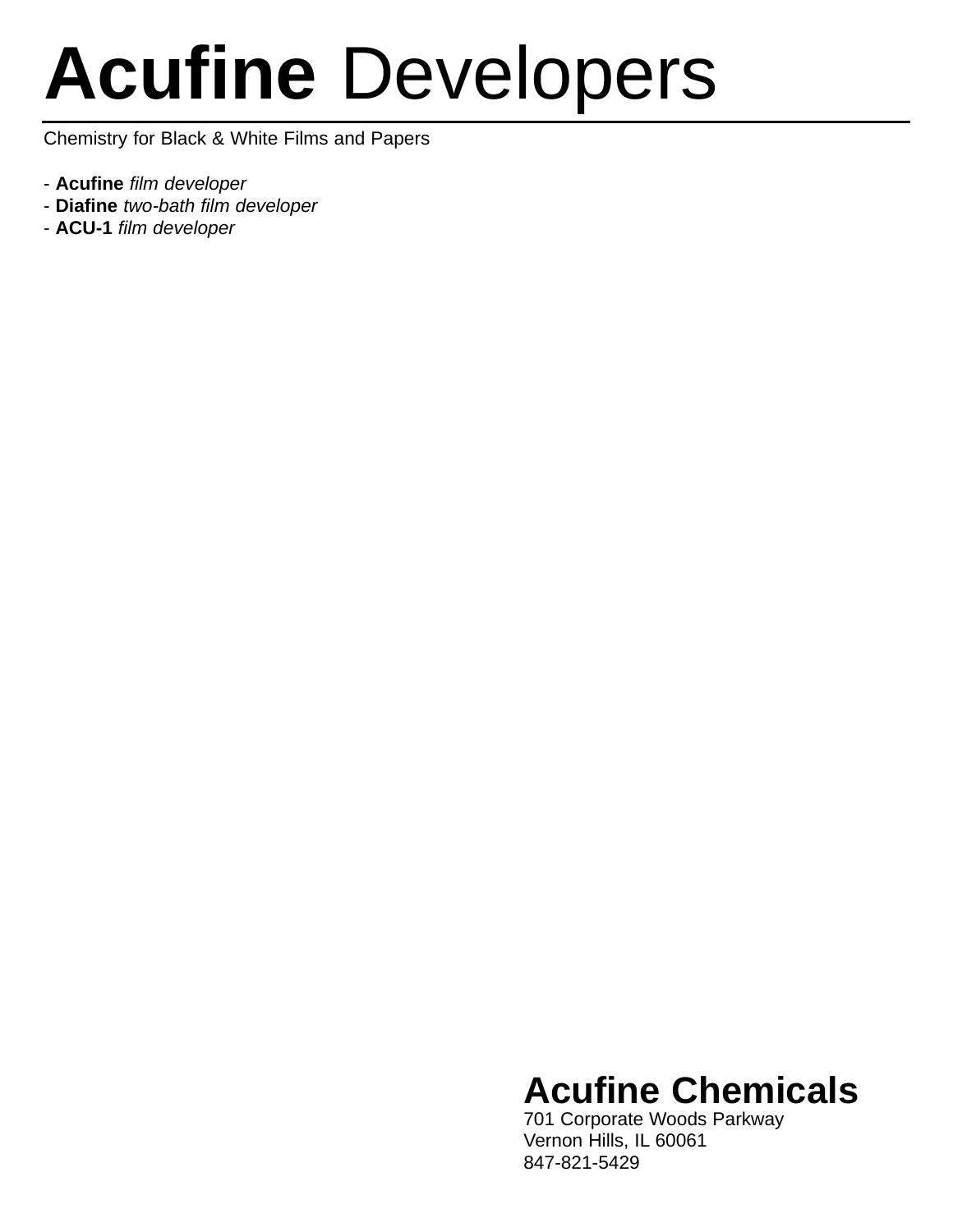## Acufine film developer

### **ACUFINE DEVELOPER**

Acufine is a maximum acutance, ultra-fine grain film developer combining optimum quality, with higher than normal effective film speeds. It is a modern developer formulated for modern emulsions and is outstanding in its ability to fully exploit the inherent capabilities of any film. Acufine's higher speed ratings permit the use of slower films, with superior grain structure and resolution in situations that previously required high speed films.

Acufine is packaged in single-mix dry powder form, readily soluble in water ( 70° to 90°F ). Although the water in most areas is suitable, we recommend the use of distilled water wherever the mineral content or alkalinity is high. **The developer may assume a slight coloration, when mixed, which in no way will affect its chemical properties.** To minimize oxidation, Acufine should be stored in full, tightly capped bottles of amber glass or polyethylene. At frequent intervals, soak overnight all storage and mixing equipment in a solution of approximately one ounce of sodium sulfite per gallon of water, and then rinse thoroughly. **Never mix partial container quantities.**

The chart on the next page lists the time/temperature relationships of the films most commonly available. Noted in the last column, on the far right, are maximum exposure indexes and a single developing temperature (70°F ) to be utilized in minimal light situations. The grain, tonal scale and contrast will be less than optimum for this listing.

### **PROCESSING**

The developing times listed on the chart will produce negatives of ideal contrast for printing in modern condenser enlargers. For cold light and diffusion enlargers, development may be increased by 25% to increase contrast.

**Agitation:** The listed developing times are based on very gentle agitation for the first 10 seconds after immersion, and 5 seconds every 30 seconds thereafter. **Excessive or vigorous agitation is to be avoided.** Two inversions of the tank within a 5 second cycle is recommended.

**Replenishment:** Acufine replenisher should be added and stirred into the developer after each batch of film has been processed. Average replenishment is at the rate of 1/2 fluid ounce per 80 square inches of film ( one roll of 36 exposure 35mm, or 1 roll of 120 or four 4x5 sheet film ). Replenishment can be continued until a volume equal to the volume of the original developer has been added. **Without replenishment, four rolls of film may be developed at normal times. Increase the developing times by 2% for each additional roll. Develop no more than 16 rolls per quart in this manner.**

### **EXPOSURE and DEVELOPMENT**

Development has definite effect on the sensitivity or speed of a film, but since each emulsion differs in its reaction to changes in developing time, no fixed rule can be made. The chart on the next page gives the correct exposure index and developing time for negatives of normal contrast ( gamma 0.70) and density, which will give excellent prints on a normal grade of paper, using a condenser enlarger. As you will note, the indexes given in the table are higher than those given by the film manufactures, but are correct for use with Acufine, and are not "pushed" development ratings. You must remember that this table is a guide, and some photographers will wish to make slight changes in the index or developing time to meet their own requirements.

Even though the degree of development affects film speed, it is recommended that developing time be changed only for the purpose of adjusting contrast. If changes are made only to change the speed of the film, the contrast of the negative may not be correct for the subject matter, and good prints will be difficult or impossible to obtain.



load reels in total darkness completely fill tank with reels

### **4. WATER RINSE 5. FIX**



rapid running water for 30 seconds constant agitation





rapid running water for 15 minutes 1/2 strength wetting agent - 15 seconds

**Maintain Temperatures ±3 Degrees Throughout The Entire Processing Cycle**

we recommend rapid fixers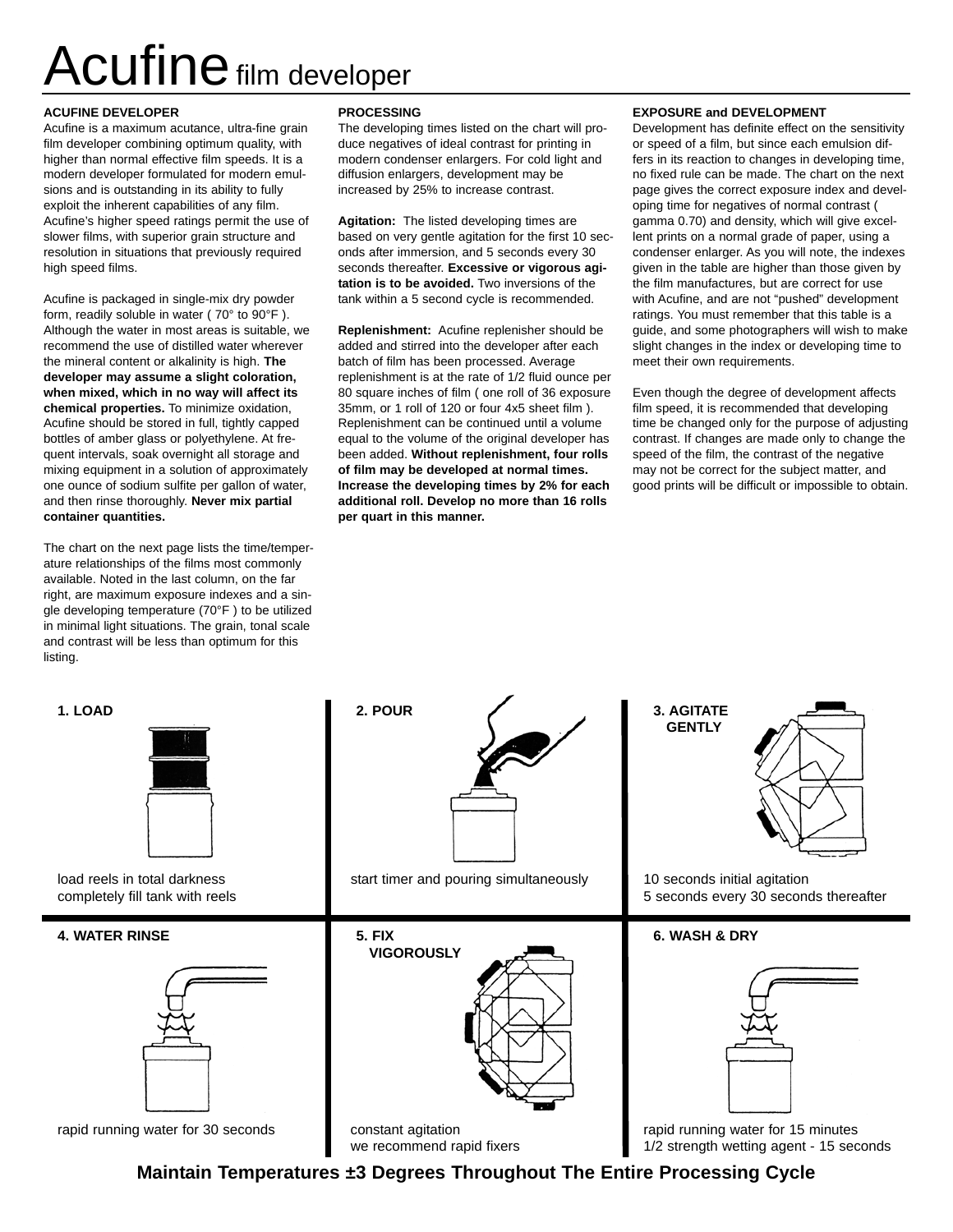## Acufine film developer

| <b>Acufine</b>           |            |               |                  |                |                 |                 |         |  |
|--------------------------|------------|---------------|------------------|----------------|-----------------|-----------------|---------|--|
| Film                     | <b>ASA</b> | <b>Dilute</b> | 35mm             | <b>Roll</b>    | <b>Sheet</b>    | Temp °C         | Temp °F |  |
| <b>APX 100</b>           | 160        |               | $\overline{5}$   |                | 5               | $\overline{21}$ | 69.8    |  |
| <b>APX 100</b>           | 200        |               |                  | 5.5            |                 | 21              | 69.8    |  |
| Delta 100 Pro            | 200        |               | 5.5              | 5.5            | 5.5             | 20              | 68      |  |
| Delta 400 Pro            | 200        |               | $\overline{7}$   | $\overline{7}$ |                 | 20              | 68      |  |
| Delta 400 Pro            | 400        |               | 9                | 9              |                 | 20              | 68      |  |
| Delta 400 Pro            | 500        |               | 11               | 11             |                 | 20              | 68      |  |
| Delta 400 Pro            | 800        |               | 13               | 13             |                 | 20              | 68      |  |
| Delta 400 Pro            | 1600       |               | 16               | 16             |                 | 20              | 68      |  |
| Delta 400 Pro            | 3200       |               | 19               | 19             |                 | 24              | 75.2    |  |
| Efke KB25/R25 (KB14/R14) | 64         |               | 4                | 4              |                 | 21              | 69.8    |  |
| Efke KB50/R50 (KB17/R17) | 160        |               | 2.75             | 2.75           |                 | 20              | 68      |  |
| Efke KB100/PL100 (KB21)  | 250        |               | 3.25             | 3.25           | 3.25            | 20              | 68      |  |
| Ektapan                  | 250        |               |                  |                | $\overline{4}$  | 21              | 69.8    |  |
| Fomapan 100              | 100        |               | 3.5              |                |                 | 20              | 68      |  |
| Fomapan T200             | 200        |               | $\mathbf{3}$     |                |                 | 20              | 68      |  |
| Fomapan 400              | 400        |               | 6                |                |                 | 20              | 68      |  |
| Fomapan T800             | 800        |               | $\sqrt{5}$       |                |                 | 20              | 68      |  |
| $FF4+$                   | 125        |               | 4                | 4              | 4               | 20              | 68      |  |
| FP4+                     | 200        |               | 6                | 6              | 6               | 20              | 68      |  |
| FP4+                     | 200        |               |                  | 5.5            | 5.5             | 21              | 69.8    |  |
| FP4+                     | 320        |               | 5                |                |                 | 21              | 69.8    |  |
| HP <sub>5+</sub>         | 400        |               | 4.5              |                | 11              | 20              | 68      |  |
| HP5+                     | 650        |               |                  | 12             |                 | 21              | 69.8    |  |
| HP <sub>5+</sub>         | 800        |               | 6.5              |                |                 | 20              | 68      |  |
| HP <sub>5+</sub>         | 1600       |               | 9.5              |                |                 | 20              | 68      |  |
| HP <sub>5+</sub>         | 640-800    |               | 6.5              |                |                 | 21              | 69.8    |  |
| Neopan 100ss             | 200        |               | 3.5              |                |                 | 20              | 68      |  |
| Neopan 100ss             | 400        |               | 5                |                |                 | 20              | 68      |  |
| Neopan 400               | 400        |               | 3.25             | 3.25           |                 | 20              | 68      |  |
| Neopan 400               | 800        |               | 4.5              | 4.5            |                 | 20              | 68      |  |
| Neopan 400               | 1600       |               | $\overline{7}$   | $\overline{7}$ |                 | 20              | 68      |  |
| Neopan 1600              | 1600       |               | 4                |                |                 | 21              | 69.8    |  |
| Pan F+                   | 50         |               | 3.5              |                |                 | 20              | 68      |  |
| Pan F+                   | 80         |               | $\sqrt{5}$       | 4.5            |                 | 21              | 69.8    |  |
| Plus-X [PX]              | 250        |               | 4                | $\overline{4}$ |                 | 21              | 69.8    |  |
| Plus-X [PX]              | 320        |               |                  |                | 8               | 21              | 69.8    |  |
| Recording Film           | 1600       |               | $\boldsymbol{9}$ |                |                 | 21              | 69.8    |  |
| TMax 100 [TMX]           | 160        |               |                  |                | 4               | 21              | 69.8    |  |
| <b>TMax 100 [TMX]</b>    | 200        |               | 4.5              | 5              |                 | 21              | 69.8    |  |
| <b>TMax 400</b>          | 650        |               |                  |                | 4               | 21              | 69.8    |  |
| <b>TMax 400</b>          | 800        |               | 4.5              |                |                 | 21              | 69.8    |  |
| <b>TMax 400</b>          | 1000       |               |                  | 4.25           |                 | 21              | 69.8    |  |
| TMax P3200 [TMZ]         | 3200       |               | 7.5              |                |                 | 21              | 69.8    |  |
| Tri-X Pan [TX]           | 1000       |               | $\overline{5}$   | 5.5            |                 | 21              | 69.8    |  |
| Tri-X Pan Pro [TXP/TXT]  | 800        |               |                  | $5.5\,$        | $5\phantom{.0}$ | 21              | 69.8    |  |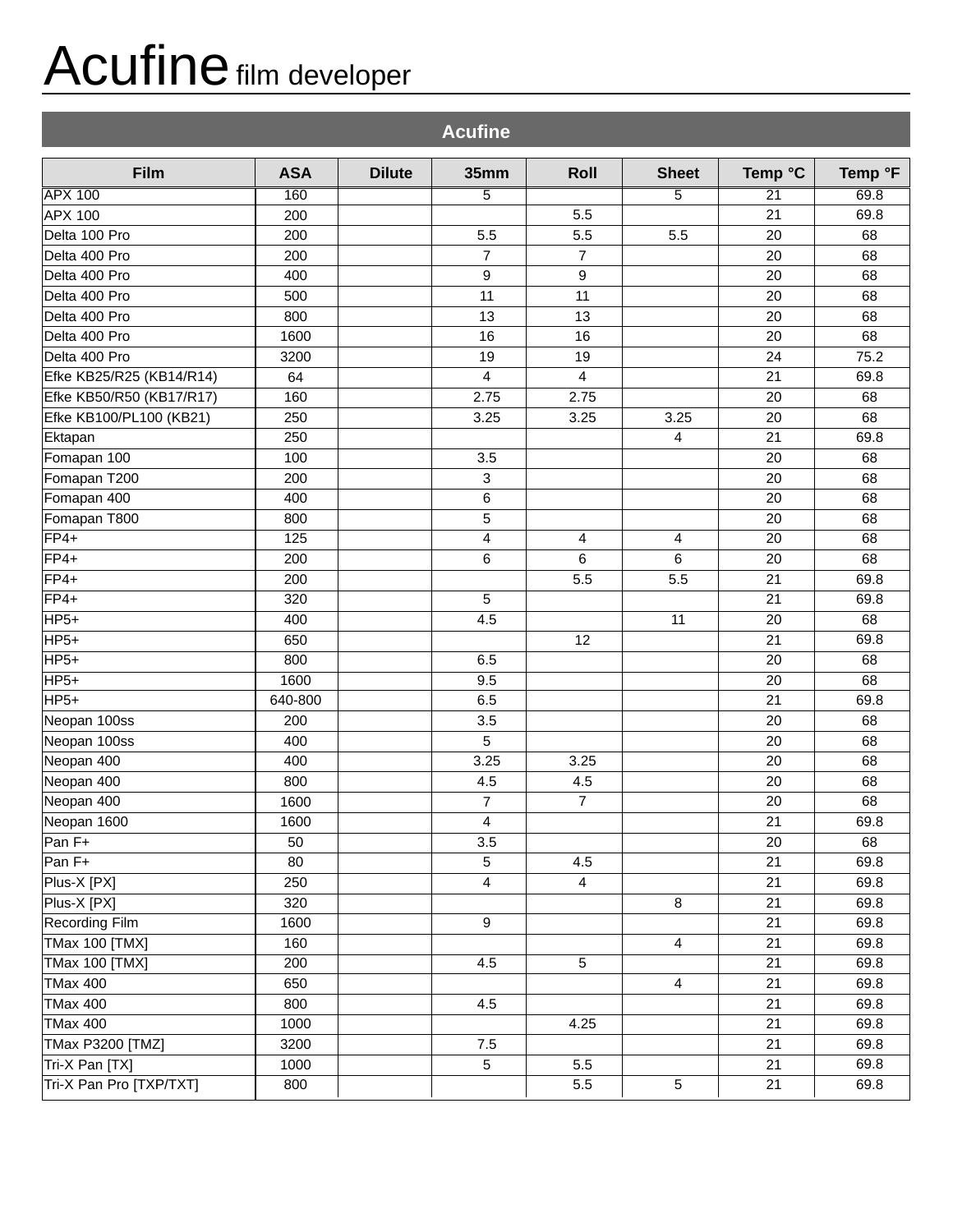## Diafine two-bath film developer

**Diafine** is usable over a wide temperature range with one developing time for all films. Fast, medium and slow films can now be developed simultaneously without adjustment in developing time. All films with exception of a few extremely slow emulsions are automatically developed to normal contrast. Time and temperature have no practical effect if the minimum recommendations are observed.

Diafine film developer is unsurpassed in its ability to produce greatest effective film speed, ultra-fine grain, maximum acutance and highest resolution. It is a characteristic of Diafine film developer to permit the widest latitude of exposure without the necessity of time-temperature compensation.

### **PREPARATION**

Diafine is supplied in dry powder form to make two separate solutions ( A & B ). The two powders contained in a carton of Diafine are to be prepared and used separately.

Dissolve the contents of the smaller can ( solution A ) in water ( 75 to 85°F ) to make the volume specified on the carton. Dissolve the contents of the larger can to make an equal amount of solution B. Label the storage containers clearly. For maximum consistency and stability, we recommend the use of distilled water. As with an photographic developer, all storage and processing equipment must be clean.

In use, the solutions will become discolored and

a slight precipitate may form which in no way will affect the working properties of Diafine. The precipitate may be removed if desired by filtering.

#### **TIME and TEMPERATURE**

Diafine may be used within a temperature range of 70 to 85°F with a minimum time of 3 minutes in each solution. Increased developing times will have no practical effect on the results. It is recommended that you do not exceed 5 minutes in either solution.

### **DEVELOPING PROCEDURE**

Do Not Pre-Soak Films

- 1. **Immerse film** in Solution A for at least 3 Any type of tank or tray may be used. minutes, agitating very gently for the first 5 seconds and for 5 seconds at 1 minute intervals. Avoid excessive agitation as this may
- 2. **Drain, but do not rinse.** cause some loss of shadow detail.
- 3. Immerse film in Solution B for at least 3 minutes, agitating gently for the first 5 seconds and for 5 seconds at 1 minute intervals. Avoid excessive agitation.
- 4. Drain and rinse in plain water for about 30 seconds. ( We do not recommend the use of an acid stop bath ).
- 5. Fix, wash and dry in the usual manner.

Optimum results are obtained if all solutions, including the wash, are maintained at the same temperature. Care must be exercised to prevent any amount of Solution B from entering Solution A.

### **REPLENISHMENT**

Diafine does not require replenishment. It is an extremely stable formula and has an unusually long work life, if normal precautions are taken against contamination.

When necessary, the level of the solutions can be maintained by the addition of fresh Diafine. Add *equal amounts* of fresh A and B to their respective working solutions. Since the introduction of dry film into Solution A decreases the volume of A more rapidly than that of B, some of the B will have to be discarded before adding the fresh B solution.

### **CONTRAST CONTROL**

Because Diafine is a true two-bath developer, each film type is developed to a fixed degree of contrast, and changes in the developing times will have no practical effect on the final results. The chart listings will produce negatives of normal density and contrast ( gamma 0.65 to 0.75 ) at the recommended exposure indexes.

Some control of high contrast subjects is possible by lowering the exposure index. Because Diafine has the property of limiting highlight development, increased exposures result in higher shadow densities without highlight "blocking", thus effectively extending the tonal range. Diafine can accommodate as much as a two stop increase over the recommended indexes, without serious loss of quality. The increase in contrast in flat subject matter is not possible with Diafine.

|                         |            |           | <b>Diafine</b> |              |                 |         |
|-------------------------|------------|-----------|----------------|--------------|-----------------|---------|
| <b>Film</b>             | <b>ASA</b> | 35mm      | <b>Roll</b>    | <b>Sheet</b> | Temp °C         | Temp °F |
| <b>APX 100</b>          | 200        | $3 + 3$   |                |              | $\overline{20}$ | 68      |
| <b>APX 100</b>          | 250        |           | $3 + 3$        |              | 20              | 68      |
| Ektapan                 | 400        |           |                | $3 + 3$      | 20              | 68      |
| $FP4+$                  | 200        |           |                | $3 + 3$      | 20              | 68      |
| FP4+                    | 250        | $3 + 3$   | $3 + 3$        |              | 20              | 68      |
| Fomapan 100             | 200        |           |                | $3 + 3$      | 20              | 68      |
| HP5+                    | 640        |           |                | $3 + 3$      | 20              | 68      |
| HP5+                    | 800        | $3 + 3$   | $3 + 3$        |              | 20              | 68      |
| Neopan 100 Acros        | 200        | $5 + 5$   |                |              | 22              | 71.6    |
| Neopan 400              | 640        | $3 + 3$   |                |              | 20              | 68      |
| Neopan 1600             | 2400       | $3 + 3$   |                |              | 20              | 68      |
| Pan F+                  | 80         | $3 + 3$   |                |              | 20              | 68      |
| Pan F+                  | 100        |           | $3 + 3$        |              | 20              | 68      |
| Plus-X [PX]             | 400        | $3 + 3$   | $3 + 3$        | $3 + 3$      | 20              | 68      |
| <b>TMax 100 [TMX]</b>   | 80         | $4.5 + 4$ | $4.5 + 4$      |              | 22              | 71.6    |
| <b>TMax 100 [TMX]</b>   | 160        | $3 + 3$   |                | $3 + 3$      | 20              | 68      |
| <b>TMax 100 [TMX]</b>   | 200        |           | $3 + 3$        |              | 20              | 68      |
| <b>TMax 400</b>         | 500        | $3 + 3$   |                |              | 20              | 68      |
| <b>TMax 400</b>         | 640        |           | $3 + 3$        | $3 + 3$      | 20              | 68      |
| <b>TMax P3200 [TMZ]</b> | 1250       | $3 + 3$   |                |              | 20              | 68      |
| Tri-X Pan [TX]          | 1600       | $3 + 3$   | $3 + 3$        |              | 20              | 68      |
| Tri-X Pan Pro [TXP/TXT] | 1000       |           | $3 + 3$        |              | 20              | 68      |
| Tri-X Pan Pro [TXP/TXT] | 1200       |           |                | $3 + 3$      | 20              | 68      |